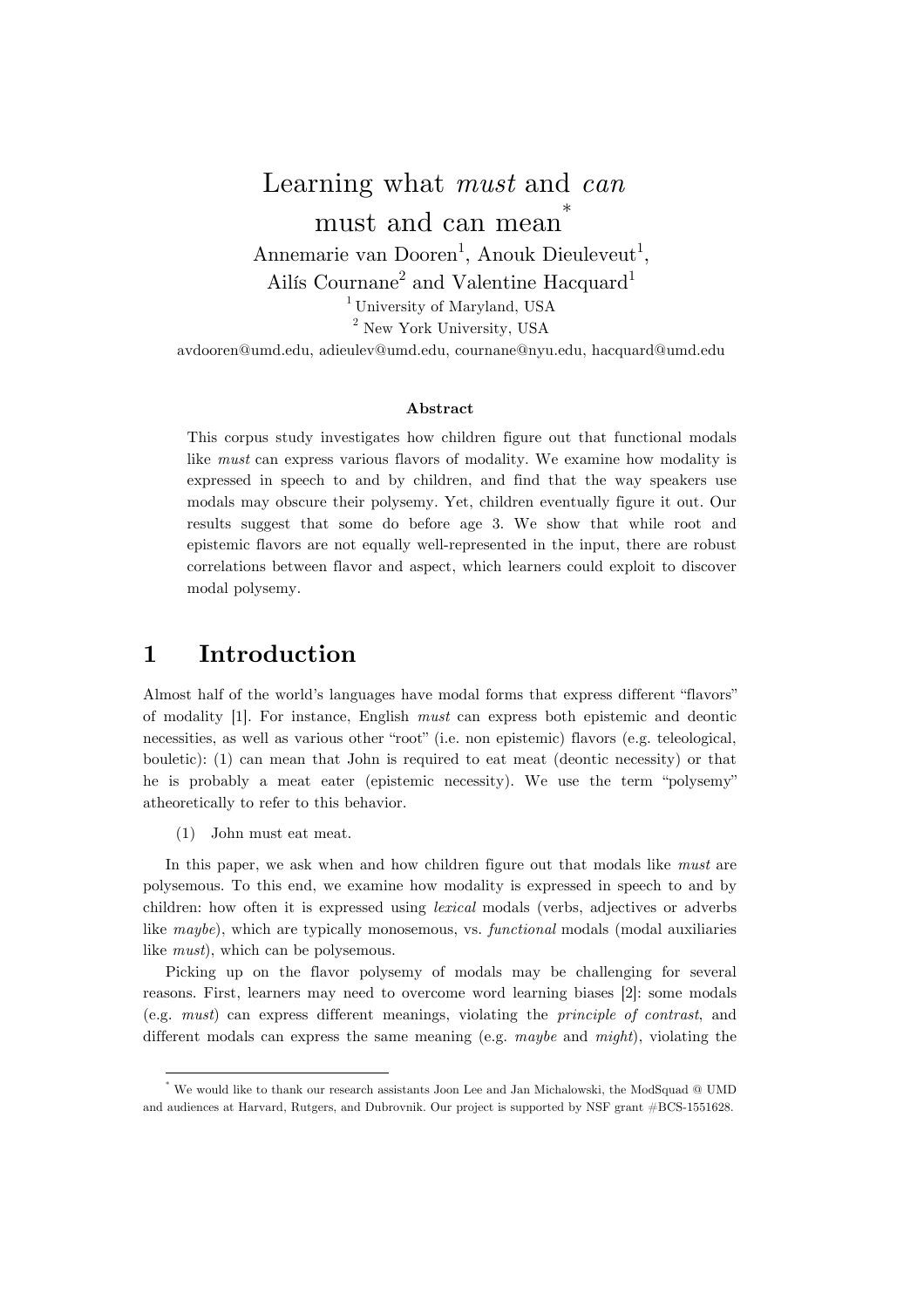*principle of mutual exclusivity*. Second, modal flavor may not be obvious from the situational context alone: modals express abstract concepts with no reliable physical correlates to give away the intended flavor. Moreover, the context is often compatible with different flavors (if John *is allowed to* eat meat, he *plausibly* does), and even adults can't always tell the intended flavor [3].

Results from the existing acquisition literature suggest that children may not initially realize that functional modals can be epistemic: they do not produce functional epistemics until age 3, a year after they start producing root flavors ([5], [6], [7], [8], a.o.). This so-called 'epistemic gap' has been argued to reflect a conceptual lag  $([9], [4])$ , or a grammatical lag  $([8], [10])$ . However, children do produce "lexical" epistemics during the epistemic gap (e.g. *maybe*; [11]). This suggests that the epistemic lag is not primarily conceptual, since it is tied only to functional modals [8]. If children are not producing *functional* modals with epistemic flavors at first, have they perhaps not yet realized that these modals can express epistemic modality ([4]:387)? Does this gap arise from properties of the input?

To date, no study has extensively investigated the input, as the focus has been on children's productions. Here, we ask how adults use polysemous modals, and whether root and epistemic flavors are equally well-attested. We show that the way adults use functional modals may obscure their polysemy: epistemic modality is rarely expressed using functional modals. Furthermore, speakers tend to use polysemous modals in a monosemous way. Yet, children eventually figure out modal polysemy. We show that some may do so even before age 3. Given that modal flavor may not be evident from the situational context alone, and that the way speakers use polysemous modals obscures their polysemy, we ask whether cues to the polysemy of modals might come from their syntactic distribution.

We explore in particular correlations between modal flavor and modal syntax that have emerged from the literature on modality, notably in how modals interact with tense and aspect. We focus here on the fact that root and epistemic modals differ in *temporal orientation*: root modals tend to be future-oriented, epistemic modals tend not to be ([12], [13], [14], [15], a.o.). We show that while root and epistemic flavors are not equally well represented in the input, there are clear distributional differences that index these differences in temporal orientation. We sketch how children could exploit these distributional cues to figure out modal flavor, and in turn, modal polysemy.

# **2 Study**

We examined the modal productions of 12 children and their mothers from the Manchester corpus [16], on the CHILDES database [17]. These child-mother dyads were recorded for one hour in play sessions, twice every three-week period, over the course of one year, from age 1;09 to age 3;00. All utterances containing modal words were extracted (81,854 of 564,625 total utterances). We chose this corpus for its density and uniformity of sampling sessions during the so-called epistemic gap period. This allows us to get a more accurate picture of rare early child uses of epistemics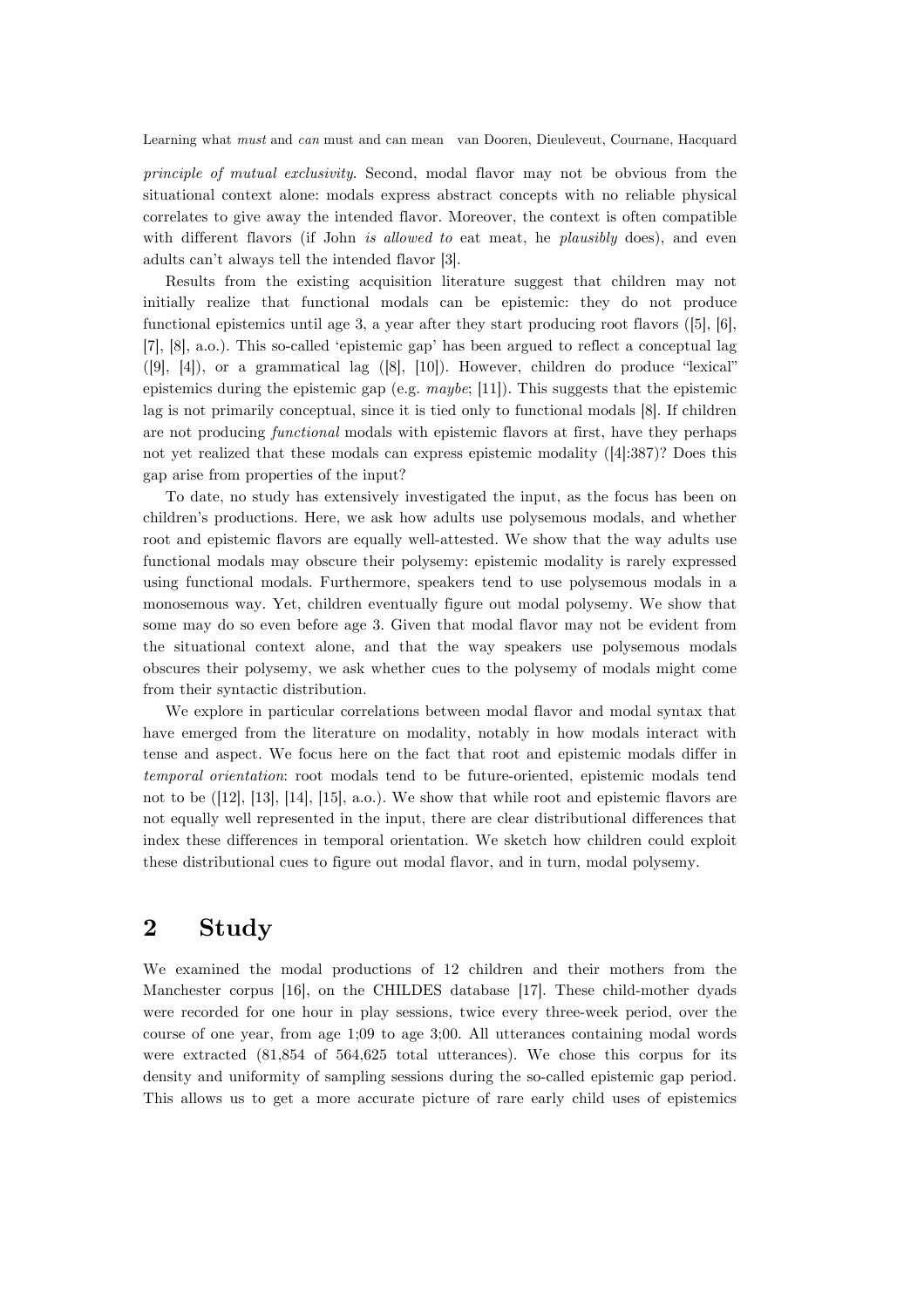than previous studies, and the uniformity across 12 dyads allows us to generalize observed patterns above and beyond individual differences.

Modals were coded for syntactic category (*functional*: auxiliaries, quasi-auxiliaries; *lexical*: adverbs, adjectives, verbs), as shown in (2), and for flavor (root, epistemic, metaphysical). Note that we do not differentiate amongst root flavors (e.g. ability, teleological, deontic), and leave the question of how children figure out root polysemy for future work. We also coded modal complements for aspect: grammatical (progressive, perfect), lexical (eventive, stative).

- (2) Modal lemmas by syntactic category:
	- $Functional$   $Aux \neq can, could, may, must, should, might, shall, will, would$ Quasi-Aux  $=$  have to, got to, ought to, supposed to, going to *Lexical* V = *epis*: know, think, seem…; *root*: want, order… Adv = *epis:* maybe, probably… Adj = *epis*: sure, certain… *root*: able, capable…

#### **2.1 Input: mothers' production**

To get a sense of the kind of modals children are exposed to, we ask how frequently parents express epistemic vs. root modality, and how frequently modality is expressed using functional vs. lexical modals. The results for modal talk by category are summarized in Table 1. We find that for lexical modals, both epistemic and root modality are equally well attested in the input (4.6% of all mother utterances contain a lexical epistemic vs. 3.7% for lexical roots). Functional modals are well-represented in the input: 13% of all mother utterances. Thus, children hear a fair amount of epistemic modal talk, and a fair amount with functional modals. Whatever is responsible for the purported epistemic gap, it is not a lack of exposure to epistemic talk. Example input utterances are given in (3).

|                 | Lexical modality   |                |               | Functional modality |
|-----------------|--------------------|----------------|---------------|---------------------|
| epistemic       | root               | epis/root      | epis/root     | future              |
| $15,750(4.6\%)$ | $12,433$ $(3.7\%)$ | $2,434(0.7\%)$ | $20.528(6\%)$ | $22,661(6.7\%)$     |
|                 | $30,617(9\%)$      |                |               | $43,189$ $(12.7\%)$ |

Table 1: Modal input per category (12 adults, % of total utterances)

(3) Examples of modal utterances from the input

|  |  | a. Lexical epistemic: Maybe <sub>epi</sub> there are no trousers. |  |  |  |  |
|--|--|-------------------------------------------------------------------|--|--|--|--|
|--|--|-------------------------------------------------------------------|--|--|--|--|

b. Functional epistemic: It might<sub>epi</sub> be cold in Scotland. Mother (Aran, 2;10)

Mother (Ruth  $2;00$ )

c. Lexical poly: What do we need to draw first then? Mother (Aran, 2;03)

To investigate how well modal polysemy is represented in the input, we focused on functional modals that can express root or epistemic flavors (*can, could, may, must, should, have\_to, got\_to, supposed\_to, ought*\_*to* and *might*), and determined the intended flavor in context for six mothers<sup>1</sup>. Table 2 shows the distribution of root vs. epistemic flavors for each modal. We find that functional modals are overall used much more frequently to express root (92%) than epistemic (8%) modality. This effect is driven by the fact that the most frequent modals (*can, have to*) nearly always express root modality. Our results further show that modals that are in principle

<u> 1989 - Johann Stein, marwolaethau a bh</u>

 $1\overline{10\%}$  of modals were double-coded, 99% overlap.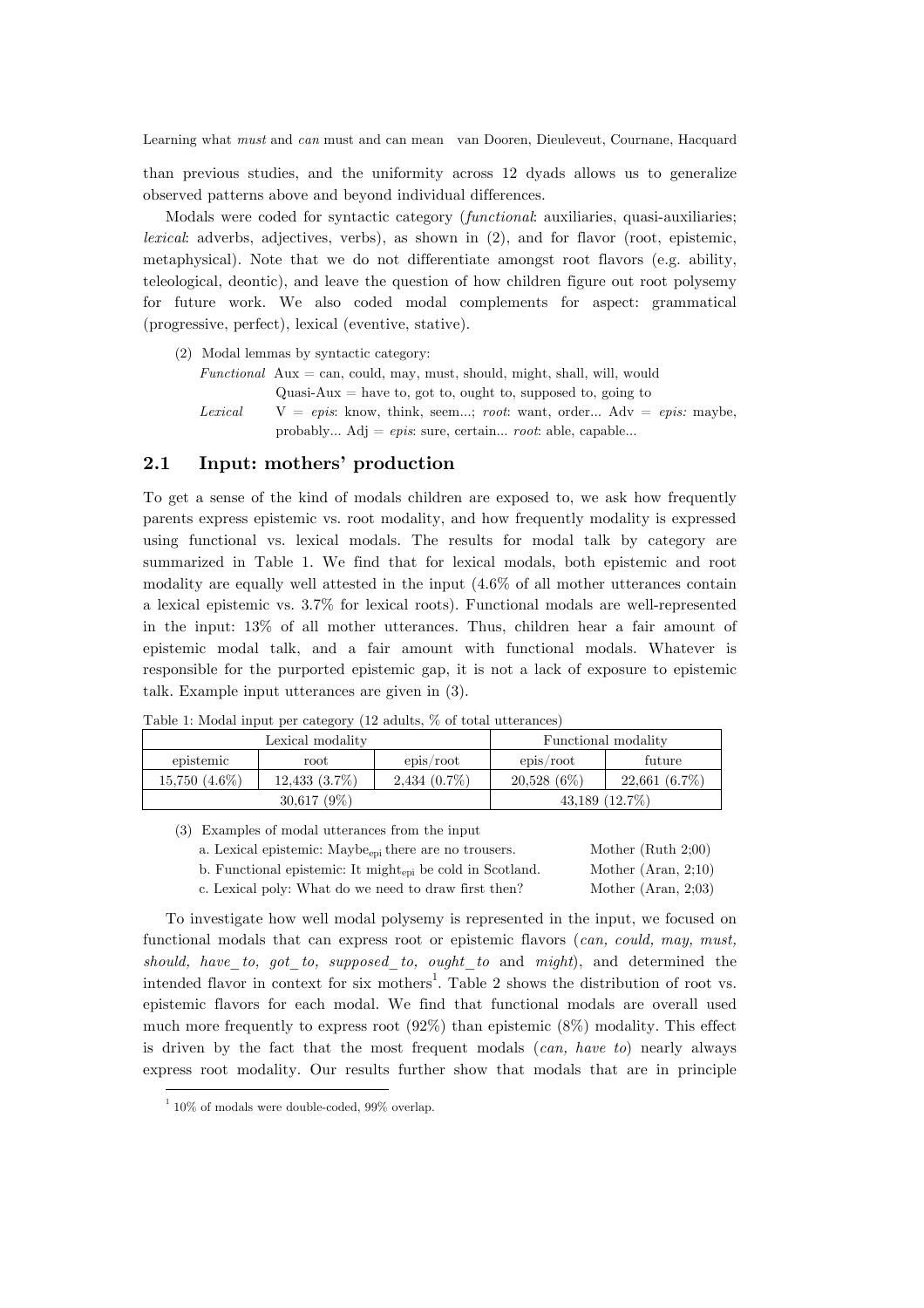polysemous are mostly used monosemously: *can, could, have to, got to, should, supposed to* and *ought to* express root modality more than 90% of the time. *Must* and *may* are more often used with epistemic flavors. *Might* expresses epistemic possibility 65% of the time and metaphysical possibility 35% of the time.

| Modal                  | ADU   | ADU          | ADU            | ADU         | <b>CHI</b> | CHI                | CHI              | <b>CHI</b>  |
|------------------------|-------|--------------|----------------|-------------|------------|--------------------|------------------|-------------|
|                        | Total | Root         | Epi            | $% \; root$ | Total      | Root               | Epis             | $% \; root$ |
|                        |       |              |                |             |            | $(+ repetition)$   | $(+ repetition)$ |             |
| $\operatorname{can}^2$ | 5262  | 5230         | $32^3$         | $99\%$      | 2004       | $180 (+27)$        |                  | 100%        |
| have to                | 1024  | 1020         | $\overline{4}$ | 100\%       | 120        | $113 (+ 7)$        | $\Omega$         | 100\%       |
| could                  | 791   | 718          | 73             | $91\%$      | 54         | $39 (+ 11)$        | $\overline{4}$   | 91%         |
| might                  | 592   | $205$ (meta) | 387            | $35\%$      | 66         | $19 (+ 25)$ (meta) | $15 (+ 8)$       | 46%         |
| got to                 | 522   | 519          | 3              | 99%         | 176        | $145 (+ 31)$       | $\Omega$         | 100\%       |
| should                 | 338   | 318          | 20             | 94%         | 18         | $9 (+ 9)$          | $\Omega$         | 100\%       |
| must                   | 199   | 40           | 159            | $20\%$      | 40         | $22 (+ 9)$         | $6 (+ 3)$        | 79%         |
| supposed               | 111   | 102          | 9              | 92%         | 8          | 8                  | $\Omega$         | 100%        |
| ought to               | 12    | 12           | $\overline{0}$ | 100\%       | 12         | 12                 | $\Omega$         | 100\%       |
| may                    | 12    | 4            | 8              | $33\%$      | 6          | $1 (+ 1)$          | 4                | 20%         |
| Total                  | 8863  | 8167         | 696            | 92%         | 2592       | 547                | 51               | 91%         |

Table 2: Polysemous modals by flavor (6 adults & children)

Thus, epistemic and root flavors are not equally well represented in the input, in ways that might make it challenging to see that functional modals can be polysemous<sup>4</sup>: such modals are in practice largely monosemous, and overall, used more frequently for root than epistemic modality. Do young children still pick up on modal polysemy? How well does their own production mirror that of their parents?

#### **2.2 Children's modal production**

<u> 1989 - Johann Stein, marwolaethau a bh</u>

We examined children's modals to see to what extent they reflect input. We see that children produce a fair amount of functional modals (3% of total utterances), though proportionally less so than their parents. They also produce some lexical epistemics (0.8% of total utterances), though proportionally less so than their parents, and less than they produce lexical root modals. These results are summarized in Table 3. Thus, while young children may be less disposed to express epistemic modality, they do produce some lexical epistemics well before age three.

|                | Lexical modality   |                |                   | Functional modality |
|----------------|--------------------|----------------|-------------------|---------------------|
| epistemic      | root               | epis/root      | epis/root         | future              |
| $1,911(0.8\%)$ | $7,475$ $(3.3\%)$  | $1,003(0.4\%)$ | $5,389$ $(2.4\%)$ | $2,305(1\%)$        |
|                | $10,389$ $(4.6\%)$ |                |                   | $7,694$ $(3.4\%)$   |

Table 3: Modal output per category (12 children, % of total utterances)

 $^{\rm 2}$  For child  $can,$  we used a random sample of 208 occurrences out of 2004 total occurrences.

<sup>&</sup>lt;sup>3</sup> *Can* only has root interpretations in the adult grammar, except under negation. Half of the adults' epistemic *cans* were under negation. The other half were in questions, such as "Where can it be?". Such uses may be circumstantial (*possibility given the circumstances*) or epistemic (*possibility given the evidence*). In cases where it is difficult to tease apart epistemic from root modality, we erred on the side of epistemics.

 $^4$  We hope to test this claim using computational modeling in the future.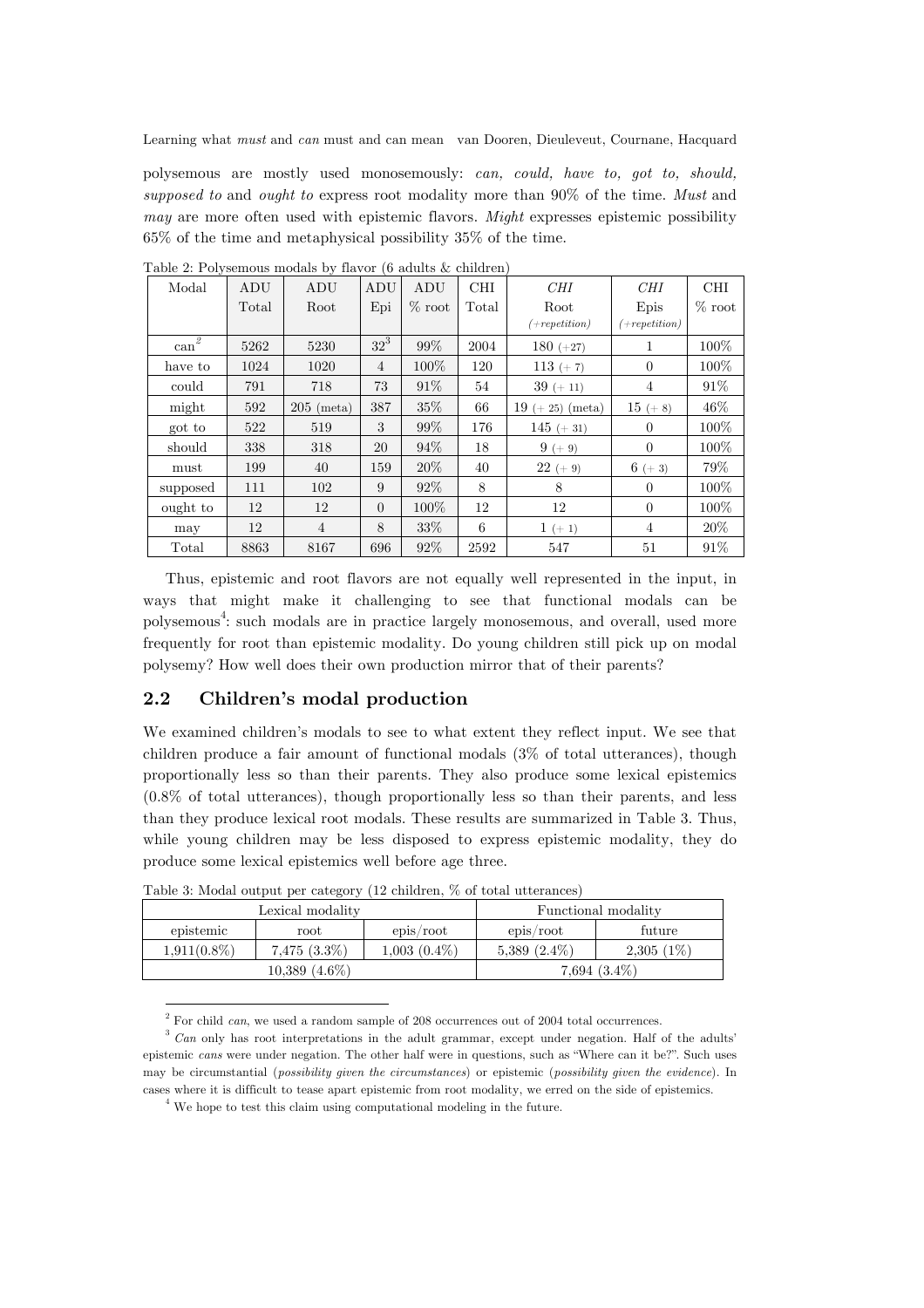We examined the functional modals produced by 6 children<sup>5</sup> (age 2;0-2;11), and find that children *do* produce epistemic modals, albeit much less frequently than roots (Table 2). The epistemic modals children produce are those that are most often used epistemically by adults (*might, must, may*). Yet, we see that flavor distribution for children's functional modals does not mirror that of their parents, particularly in the case of *must*, which is mostly used with epistemic flavors for adults (80%), but with root for children (79%), suggesting that they have a root bias, at least in production.

We further examined the first occurrences of various modals. For all children, *can*  appears before other modals, in line with previous findings. Yet, children's first uses of *might<sup>6</sup> , could,* and *must* with an epistemic flavor occur before age 3, as does *maybe*. Furthermore, three out of the six children use *must* with *both* epistemic and root flavors before age 3 (5).

| $(5)$ a. Epistemic: it must be some of dolly's hair. | (Aran, 2;09) |  |
|------------------------------------------------------|--------------|--|
| b. Root: I must get crane.                           | (Aran, 2;02) |  |

Our results show that children produce lexical and functional epistemics before age 3, suggesting that the epistemic gap from the literature may be due to the lower sampling density of previous studies. Further, at least some children use some polysemous modals with both root and epistemic flavors, suggesting they have worked out their polysemy.

#### **2.3 Summary**

Our corpus results show that the way speakers express modality might make it challenging to see that functional modals can be polysemous. Children, however, do pick up on modal polysemy, maybe even earlier than has been assumed in the literature. How do children figure it out? We hypothesize that children make use of distributional cues to hone in on the kinds of flavors their modals express. In this paper, we focus specifically on potential aspectual cues, building on insights from the semantic literature.

## **3 Aspectual cues to modal polysemy**

How do children figure out that the same modal words can express different modal flavors? Paying attention to just the situational context may not settle the matter as possibilities do not have reliable physical correlates and the context is often compatible with different types of possibilities. Finally, the way speakers use modals does not provide ample opportunities to observe that the same modals express different flavors. Yet, young children work it out. We explore the possibility that to do so, children exploit temporal-aspectual cues that differentiate modal flavors.

<u> 1989 - Johann Stein, marwolaethau a bh</u>

<sup>5</sup> *Might*: 33% double-coded, 95% overlap. Other modals: 25% double-coded, 95% overlap.

<sup>&</sup>lt;sup>6</sup> The first uses of *might* reported in previous literature appear with so-called 'physical predicates' [11] like *fall*, and are likely metaphysical. In our corpus, epistemic *might*, like metaphysical *might*, before age 3.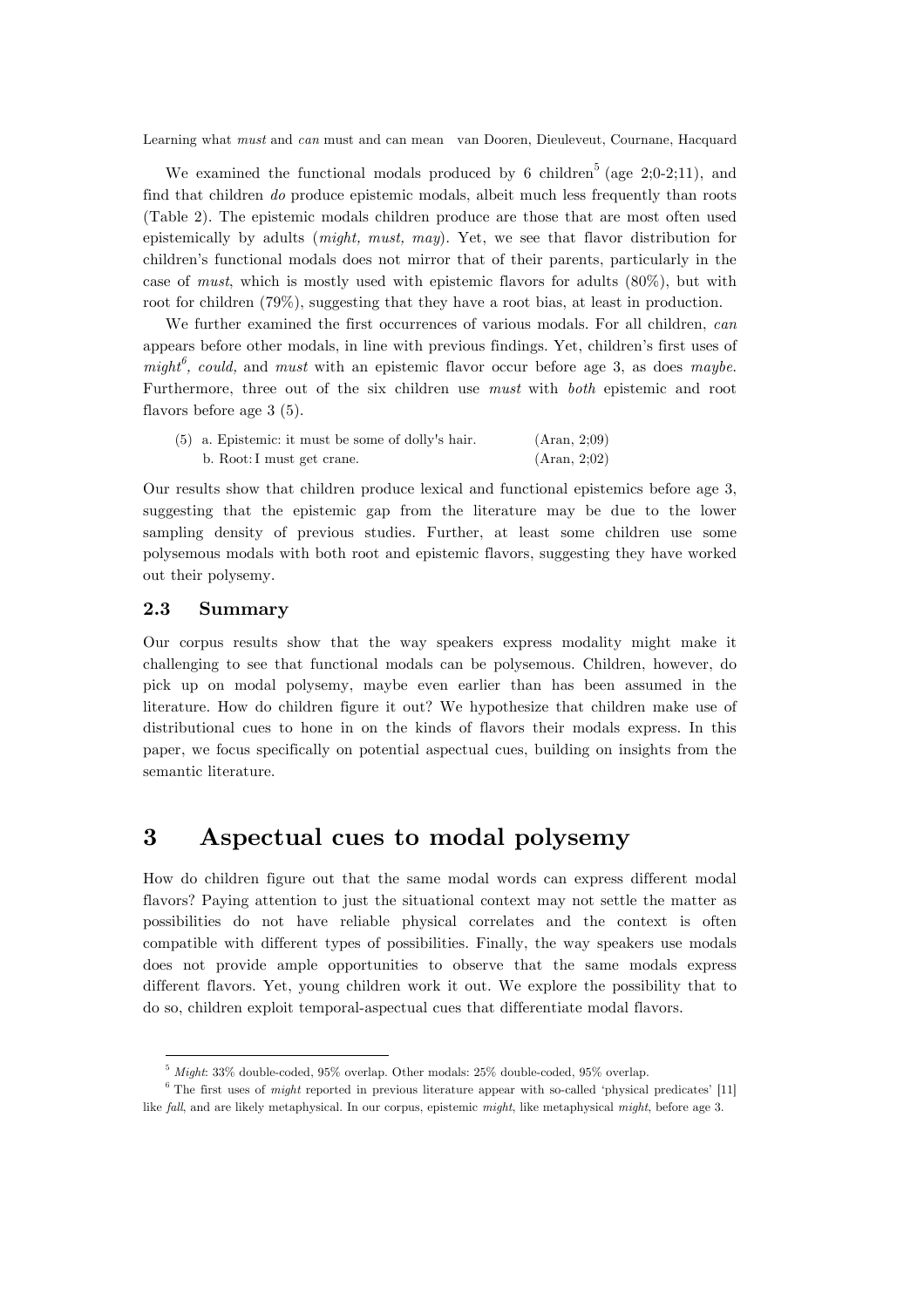#### **3.1 Modal flavors and Temporal Orientation**

While context plays a big role in determining modal flavor [18], the availability of various modal flavors seems to be constrained by their interactions with tense and aspect ([19], [20], [21], [22], a.o.). In particular, many argue that root and epistemic modals differ in the kinds of *temporal orientation (TO)* they can have: root modals tend to be future-oriented (the time of the prejacent event has to follow the time at which the modal is evaluated), but epistemics tend not to be: they can have Past or Present TO ([12], [13], [23], [15], [14], a.o.).

TO arises from combinations of lexical and grammatical aspect in the modal's prejacent, as illustrated in (6). Progressive aspect results in present TO: in (6b) the possibility is about a concurrent run; Perfect aspect results in past TO: in (6c) the possibility is about a past run. In the absence of an overt grammatical aspectual, TO depends on the lexical aspect of the prejacent: eventives trigger future TO (6a) (or present TO with a habitual reading), statives lead to present TO (6d) (future TO is possible for instance with an adverbial like *later*). Root flavors are available only when a future TO is possible, i.e. in the absence of an aspectual operator in the prejacent (6a), and more easily with eventives than stative prejacents.

|  | $(6)$ a. John may run.  | Future TO, Present TO (habitual) epis, root |               |
|--|-------------------------|---------------------------------------------|---------------|
|  | b. John may be running. | Present TO                                  | epis, *root   |
|  | c. John may have run.   | Past TO                                     | epis, *root   |
|  | d. John may be home.    | Present TO, %Future TO                      | epis, \/oroot |

These constraints, if well exemplified in the input, could provide useful cues to the learner: data like (6b) and (6c), with a progressive or perfect in the prejacent, which only allow non future TO, could hint that the modal expresses epistemic modality. Present-oriented stative prejacents might hint at epistemic flavors as well.

#### **3.2 Aspectual cues in the input**

Turning first to *grammatical aspect*, we expect epistemics, but not roots, to take complements with perfect and progressive aspects. This is what we find (Table 4): functional modals have embedded aspect  $11\%$  of the time when epistemic  $(7)$ , but less than 1% of the time when root. All root modals with an embedded perfect had a counterfactual interpretation (8). Note that we do find a few cases of roots with embedded progressive, with *supposed to*, *should* and *got to* (9), which suggest that root modality is occasionally non future oriented.

|             | Epistemic $(n=696)$<br>$(n\% \text{ of total epistemics})$ | Root $(n=8167)$<br>$(n\% \text{ of total roots})$ |
|-------------|------------------------------------------------------------|---------------------------------------------------|
| Progressive | 14 $(2.0\%)$                                               | $28(0.3\%)$                                       |
| Perfect     | 65 $(9.3\%)$                                               | 40 $(0.5\%)$                                      |
| Total       | $79(11.4\%)$                                               | 68 $(0.8\%)$                                      |

|  | Table 4: Grammatical aspect (6 adults) |  |  |  |
|--|----------------------------------------|--|--|--|
|--|----------------------------------------|--|--|--|

(7) a. Because if it's got wet it might not be working properly (Mother, Aran 2;08) b. Somebody *must have locked* the door to the post office (Mother, Aran 2;08)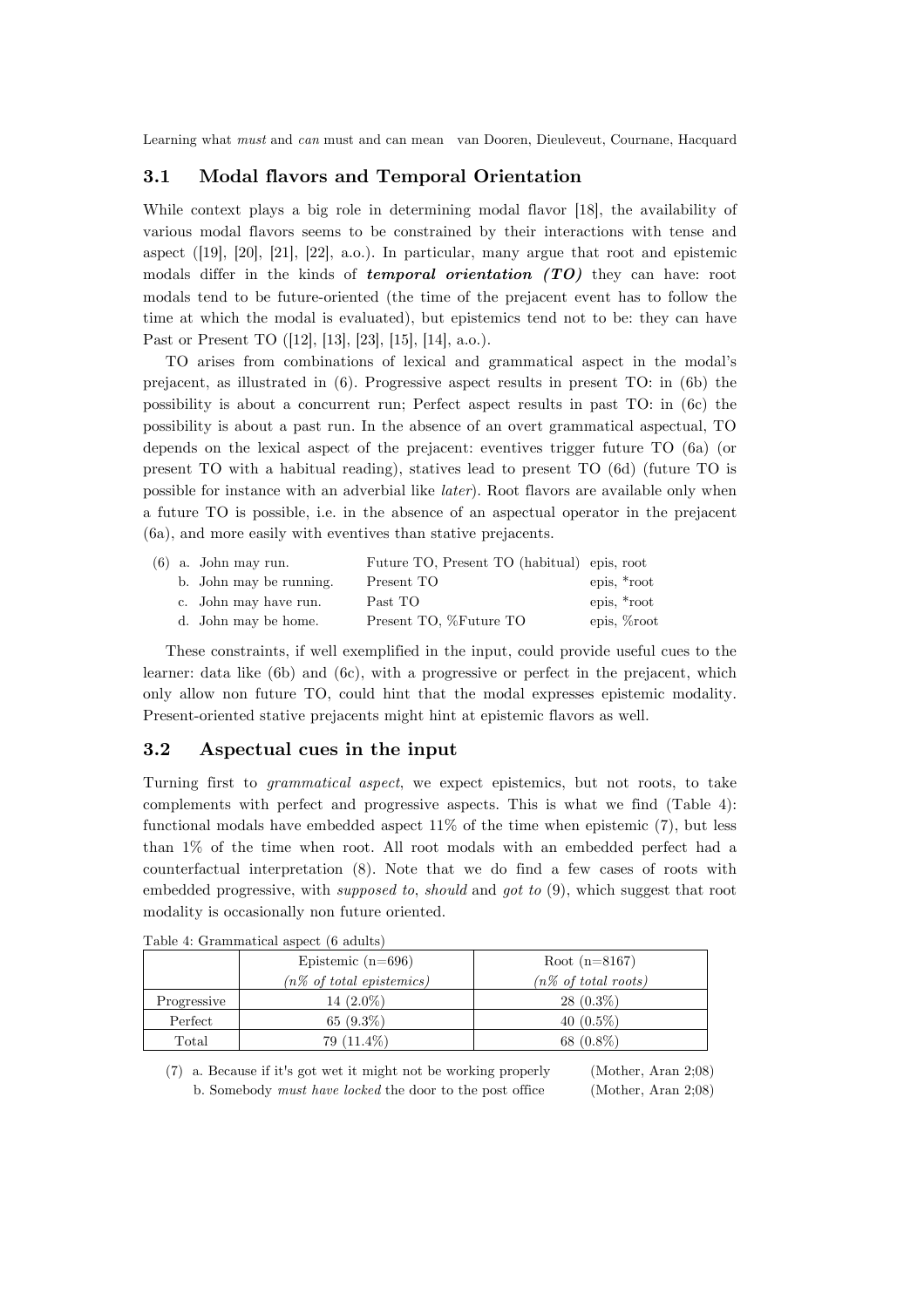| (8) You <i>should have eaten</i> it at dinnertime.           | (Mother, Anne 2;03) |
|--------------------------------------------------------------|---------------------|
| (9) You're not <i>supposed to be eating</i> the stethoscope. | (Mother, Ruth 2;02) |

As for *lexical aspect*, we expect epistemics to combine more readily with statives, and roots with eventives, if stative prejacents typically trigger present TO, and eventives future TO. We classified prejacents consisting of predicates that lacked an overt aspect using classic tests from [24]. Note that some predicates sometimes seem stative and sometimes eventive (perception verbs, *think*, and *have*). Because we did not want to commit to a particular view on how children interpret them, and the cues that these verbs provide may in fact be complex, we treated them all uniformly. The numbers reported in Table 5 show what the proportions are like when we treat them as eventives; the numbers in parentheses show the proportions if we were to treat them as statives.

|  | Table 5: Lexical aspect (3 adults) |  |  |  |  |
|--|------------------------------------|--|--|--|--|
|--|------------------------------------|--|--|--|--|

|              | Epistemic $(n=316)$                 | Root $(n=4394)$                |
|--------------|-------------------------------------|--------------------------------|
|              | $(n\% \text{ of total epistemics})$ | $(n\% \text{ of total roots})$ |
| $+$ stative  | $83\%$ (91\%)                       | $6\%$ (26\%)                   |
| $+$ eventive | $17\%$ (9\%)                        | $94\%$ (74\%)                  |

We see that stativity of the prejacent correlates with flavor: if we treat perception predicates as eventives, we see that roots take mostly eventives (94%) and epistemics take mostly statives (83%). If we treat them as statives, the link between stativity and epistemic modality is even more accentuated (91%). Further details with a breakdown per modal is provided at http://ling.umd.edu/~hacquard/project\_modality .html

In sum, for functional modals, our corpus data show clear distributional differences between flavors, in terms of the aspectual properties of the modals' prejacents. These differences could provide useful cues to the learner that the modals can express different flavors. In the next section, we sketch how a syntactic bootstrapping account might work.

# **4 Bootstrapping modal polysemy from aspectual cues**

According to the *syntactic bootstrapping hypothesis* ([25], [26], a.o.), children hone in on a word's meaning by exploiting principled links between its meaning and its syntactic distribution. This learning strategy may be critical for abstract meanings that lack clear physical correlates ([27], [28], [29], [30]). Modal meanings may be difficult to observe, aspect morphemes may be easier. If children expect modal flavors to correlate with temporal orientation, and different aspect combinations to trigger different TOs, they could exploit aspectual cues to work out modal flavor. In particular, non future TO may cue in the learner that a modal is epistemic. This bootstrapping account makes two crucial assumptions: 1) the link between TO and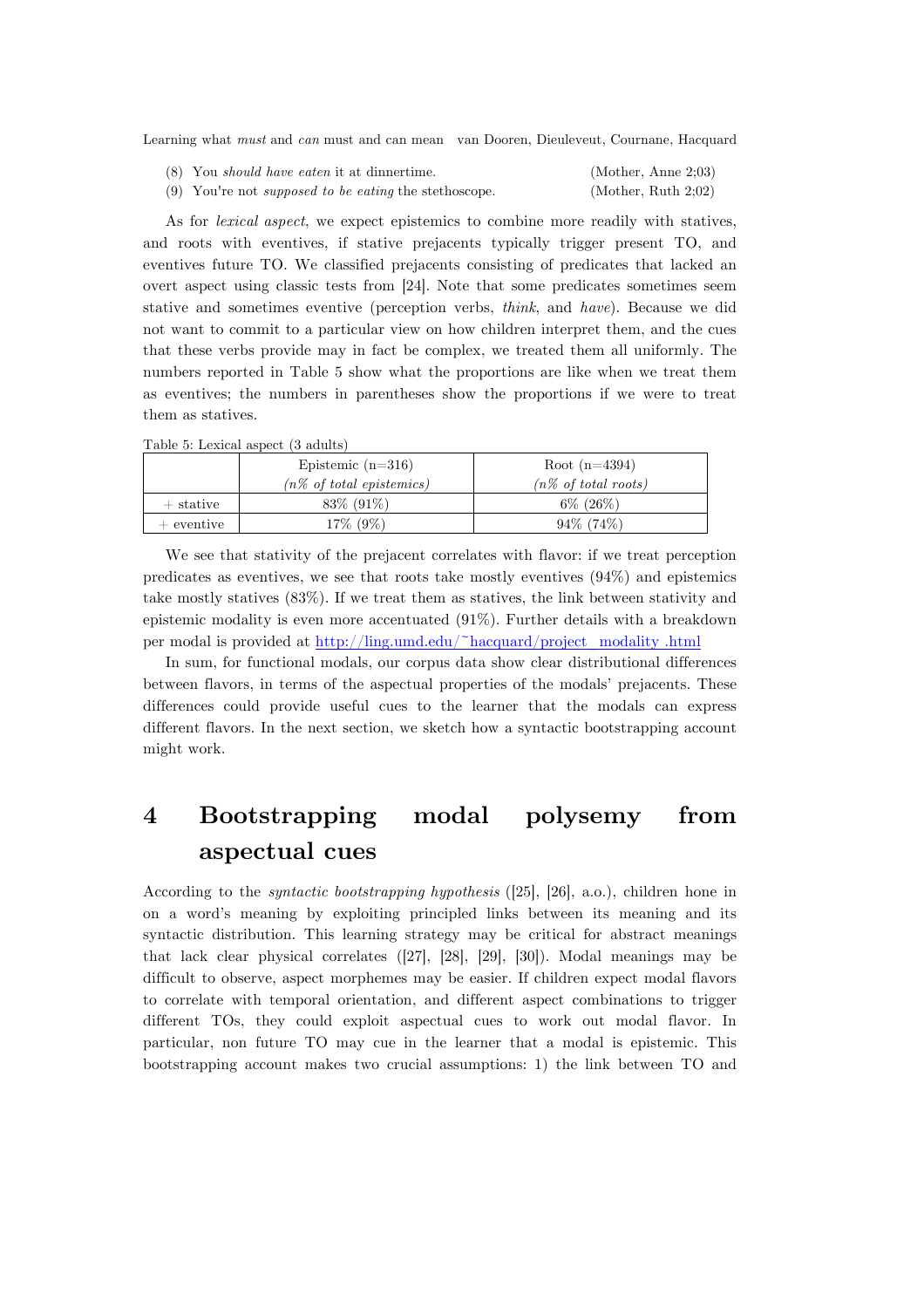flavor is principled; 2) children are able to pick up on and exploit aspectual cues. We turn briefly to each of these assumptions.

#### **4.1 Motivating constraints on modal flavor and TO**

The literature on modality argues that the link between modal flavor and TO is principled. Several authors propose that the link between root flavors and future TO is due to a general constraint which prevents vacuous uses of modals, e.g., Condoravdi's *Diversity Condition (DC)* [12], which requires that there are worlds in the modal base where the prejacent *p* is true and worlds where it is not.

(10) *DC:* For worlds *w*, times *t*, common ground *cg*, modal base *MB*, and property *P*, there is a w  $\in$  cg and w', w''  $\in$  MB (w, t) such that (t, w', P) and  $\neg$  (t, w'', P).

Because epistemic and root modals differ in the kinds of facts relevant for their modal bases, the DC applies differently, in ways that interact with TO. Epistemic modals take an epistemic modal base, which picks out worlds compatible with a body of knowledge; root modals take a circumstantial modal base, which picks out worlds compatible with some circumstances<sup>7</sup>.

Condoravdi first introduced the DC to explain why metaphysical modals (which [15]<sup>8</sup> assume are a subset of *circumstantial*, i.e. root, modals) disallow non future TO. The past and the present are "settled", hence the same facts hold throughout metaphysically accessible worlds (or more generally, worlds compatible with the circumstances). This means that, when a root modal has present or past TO, the worlds of the modal base are uniform, and thus cannot differ with respect to whether *p* holds or not. The future, on the other hand, is not settled, hence the worlds of the modal base can differ w.r.t. *p* with future TO. The DC however allows epistemics with non future TO: an epistemic modal base picks out worlds compatible with a body of knowledge; what we know about the past or the present may leave some uncertainty about the truth of the prejacent *p*, hence the modal base can have both *p* and not *p*  worlds.

The DC thus explains why root modals can only have future TO, but epistemics need not. Whether epistemics allow future TO is a matter of debate: some argue that epistemics disallow future TO because of the incompatibility of epistemicity with the uncertainty of the future [14]. If learners expect modal meanings to be governed by something like the DC, perhaps because of a more general expectation about non vacuity, they may be able to use TO to hone in on modal meanings.

#### **4.2 Children's understanding of aspectual cues**

Assuming that the links between aspectual properties and modal flavors are principled, can children make use of aspectual cues? Are they sensitive to aspectual distinctions, and do they exploit them when learning modals? Evidence from the acquisition literature suggests that they might. First, children seem to understand

<u> 1989 - Johann Stein, marwolaethau a bh</u>

<sup>7</sup> Modals also take an ordering source, which further constrains the set of worlds quantified over, and is responsible for meaning differences among root flavors.

 $8$  See also [38].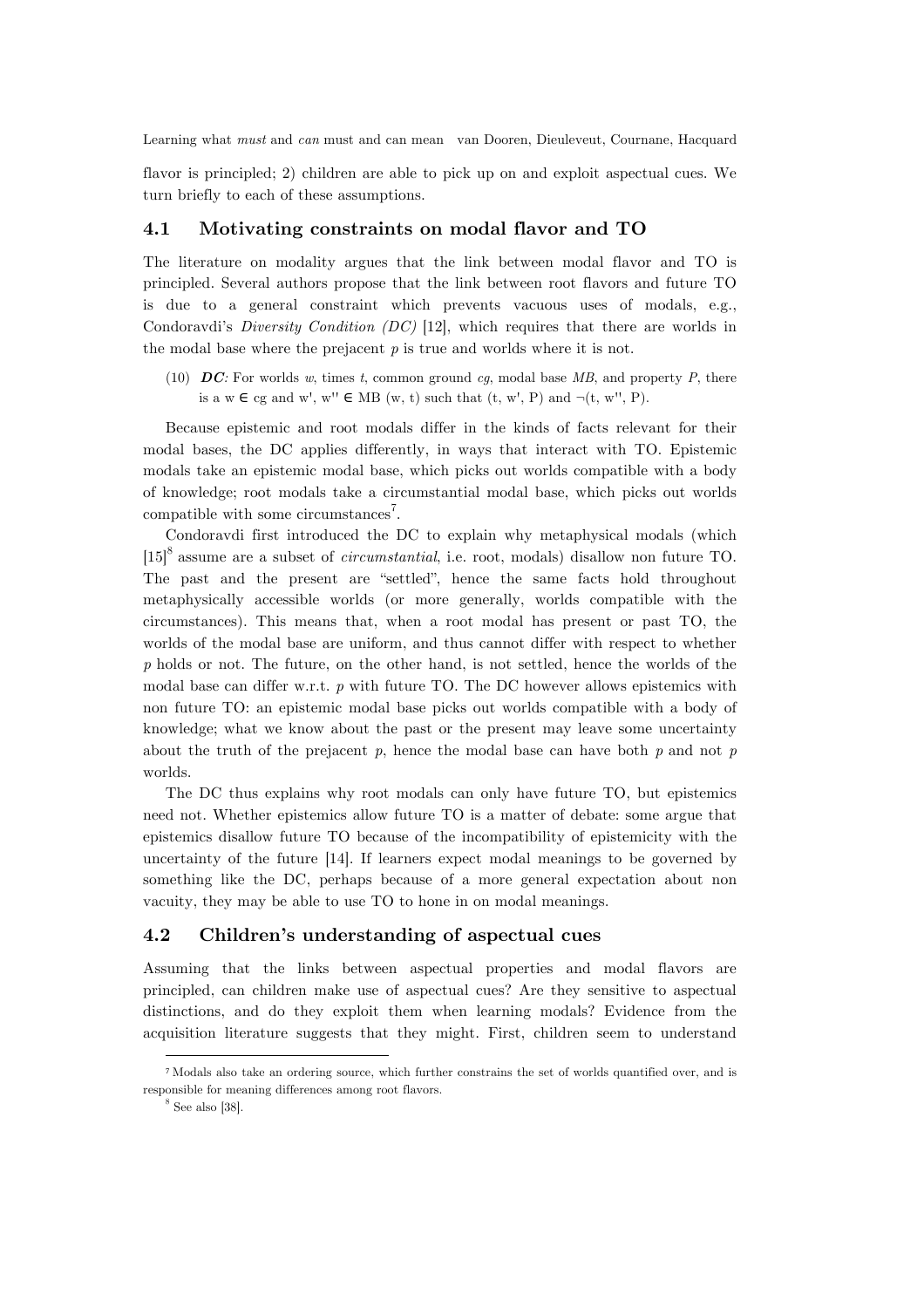lexical aspectual distinctions very early in development ([33], [34]). Second, studies that have specifically examined modal flavor development in relation to complement type ([36], [37]) show that 3-year-olds may be sensitive to aspectual cues when interpreting modals.

# **5 Conclusions**

The way speakers use modals makes it challenging to notice that some modals can express different flavors. Yet, children eventually pick up on this polysemy, and they may do so even earlier than the literature on the purported epistemic gap reports. We have proposed that one way children may pick up on modal flavor, and consequently modal polysemy, is by exploiting distributional properties that distinguish flavors. Speakers tend to use root modals with future TO, but not epistemic modals. If children expect correlations between modal flavor and TO, perhaps because they expect a constraint like the diversity condition to constrain modal meanings, they may exploit aspectual cues to discover modal meanings.

Modal polysemy seems to be, by and large, tied to functional modality. Might such syntactic bootstrapping overgenerate and trigger polysemous uses of monosemous, lexical modals? The constraints we have been discussing so far seem to be tied to notional modality, in ways that may transcend syntactic category: both functional and lexical modals with root meanings seem to be future-oriented, but not epistemic functional nor lexical modals [14]. Thus lexical modals that express root meanings perhaps rarely appear with non future TO, and won't lead learners astray. There may, however, be further constraints that uniquely apply to functional modality (e.g. scope interactions with tense, other modals, or quantifiers), which may require that learners be sensitive to the lexical status of their modals (see e.g., [37], [39]).

We have argued that a syntactic bootstrapping account where learners exploit aspectual properties to figure out modal meaning is plausible: the cues are clearly present in the input, the links between aspect and modal flavor are principled, and children seem to have the requisite understanding to exploit aspectual cues. We leave for future research whether children *do* in fact learn modal polysemy this way.

# **References**

- [1] van der Auwera, & Ammann (2011). Overlap between situational and epistemic modal marking. In Dryer & Haspelmath (eds.), *The WALS online,* 76. Max Planck Library.
- [2] Clark (1987). The Principle of Contrast: A constraint on acquisition. In MacWhinney (ed.), *Proceedings of the 20th Carnegie Symposium on Cognition*, 1-33. Erlbaum.
- [3] Coates (1988). The acquisition of the meanings of modality in children aged eight and twelve. *Journal of Child Language,* 15, 425-434.
- [4] Papafragou (1998). The Acquisition of modality. *Mind and Language* 13 (3), 370-399.
- [5] Kuczaj & Maratsos (1975). What children can say before they will. *Merrill-Palmer Quarterly of Behavior and Development* 21, 89–111.